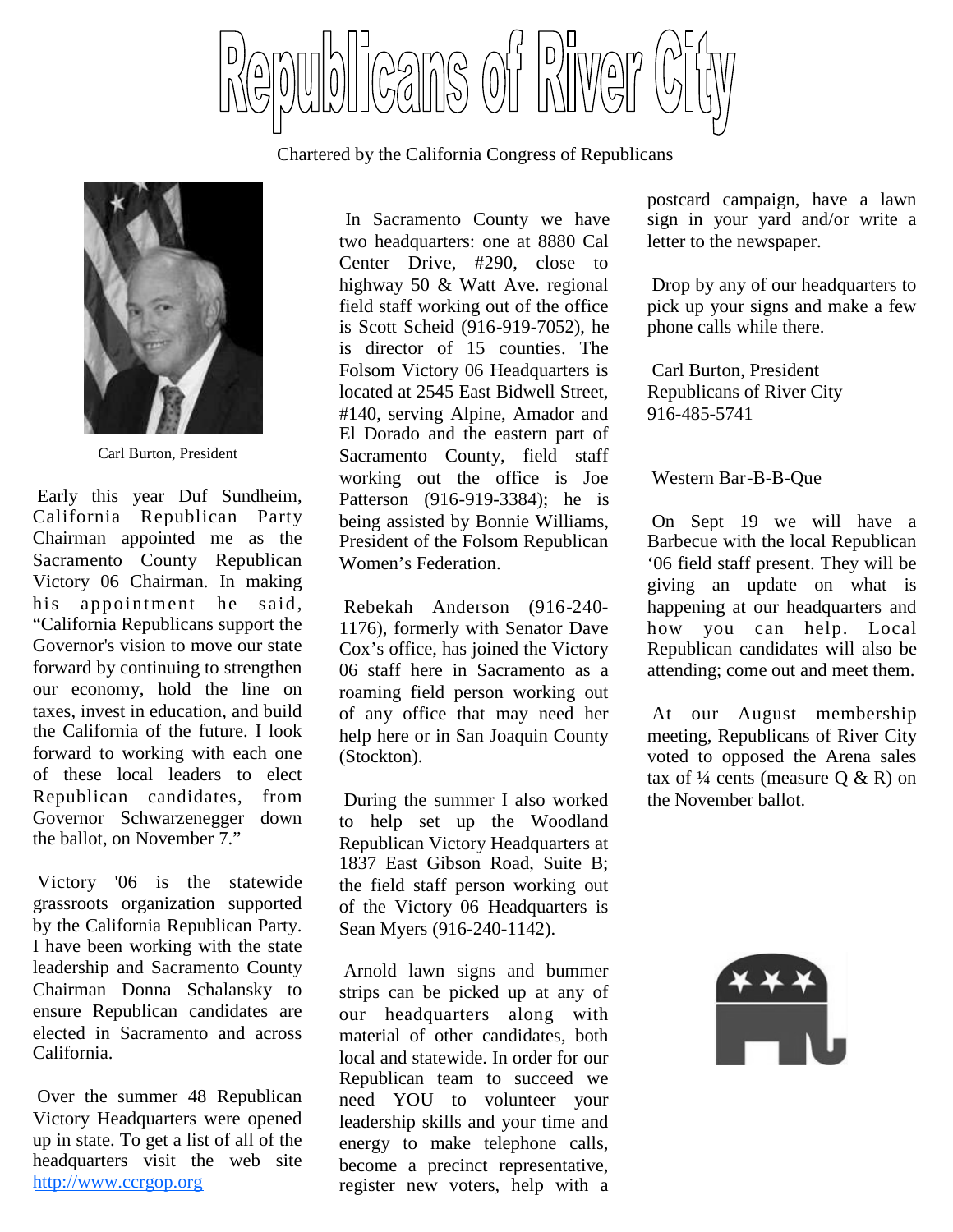# **Our River City Barbecue**

**Join us for our barbecue party**

**Western wear if you like**

**September 19 at 6 P.M.**



**2595 Capitol Oaks Drive**

*RSVP to Betty at:* **(916) 483- 8856**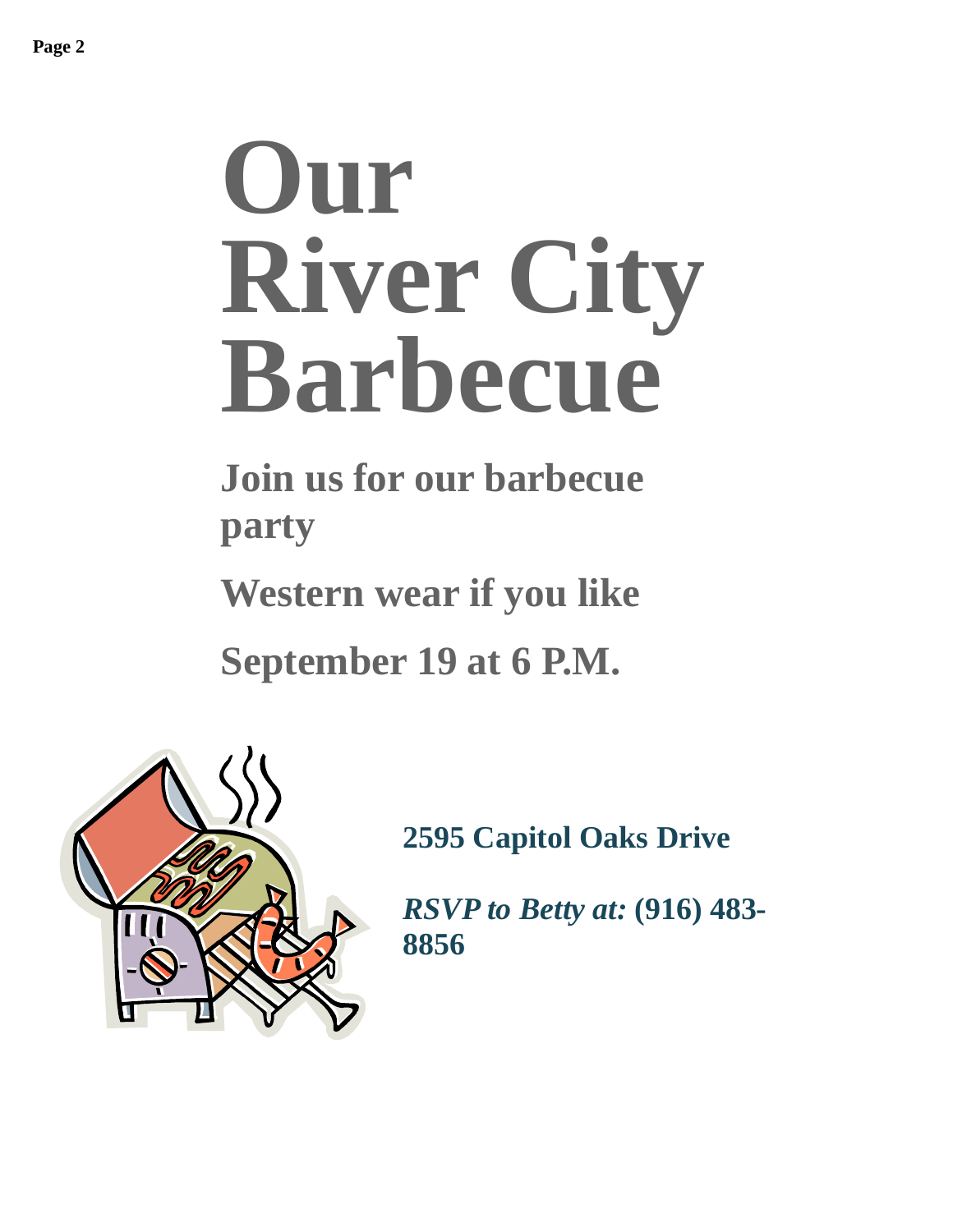### **GOVERNOR'S CORNER**



Arnold Schwarzenegger

### **G o v .**

**Schwarzenegger Observes Fifth Anniversary of September 11th Attacks, Dedicates California's Global War on Terrorism Wall of Honor**

Governor Schwarzenegger commemorated the fifth anniversary of the 9/11 terrorist attacks by participating in ceremonies in Los Angeles and at the State Capitol in Sacramento. Also in Sacramento at the California State Military Museum, the Governor dedicated the California Global War on Terrorism Wall of Honor.

In conjunction with the President, Governor Schwarzenegger has proclaimed September 11, 2006 as "Patriot Day."

"Like all Americans, I will never forget that horrific morning of Sept. 11, 2001 when life changed forever in the United States and the rest of the world," said Governor Schwarzenegger in a speech at the remembrance ceremony in Los

Angeles. "And as outraged and saddened as I was by the senseless and barbaric loss of so many innocent lives I was also unbelievably moved by the great courage and stamina of the rescue workers."

At the Frank Hotchkin Memorial Training Center in Los Angeles, the Governor joined Mayor Villaraigosa and other city officials, fire fighters and law enforcement personnel, victims groups, state and local dignitaries, and 9/11 victims' families at a remembrance ceremony.

Later, at the State Capitol, the Governor presided over the ceremony with  $9/11$  survivors and families. He was joined by Matthew Bettenhausen, Director of California's Office of Homeland Security, Mike Brown, Commissioner of the California Highway Patrol and Ruben Grijalva, Director of the California Department of Forestry and Fire Prevention. First responders, including a New York City firefighter who was on duty 9/11, and a World Trade Center survivor also attended today's Capitol ceremony.

To honor those Californians who lost their lives in the Global War on Terrorism, the California State Military Museum is building a "Global War on Terrorism Wall of Honor." Constructed of black granite, this memorial will be located at the entrance of the Museum. The names of 264 service members who died in the attack on the Pentagon on September 11, 2001, as well as those casualties of the Afghanistan and Iraq campaigns will be listed chronologically and will include their rank, branch of service, and age.

# **Republicans of River City Board of Directors:**

Carl Burton, President Norman Jachens, 1<sup>st</sup> Vice President George Bradshaw, 2<sup>nd</sup> Vice President Robert Evans, Treasurer Betty Axup, Membership Secretary Paul Green, Jr., Past President Florin Ciuriuc, Director William Chan, Director Richard Eigenheer, Director Ed Gorre, Director Marion Higdon, Director Fred Hildebrand, Director Richard LaFontaine, Director Marko Mlikotin, Director Mary Pearson, Director Barbara Sullivan, Director

Would you like to contribute to the Republicans of River City newsletter? If so, let us know about it!

Send and email to us at editor@sacrrc.com

# **FOR ALL YOUR INSURANCE NEEDS, CALL RRC MEMBER SAMUEL R JONES:**



Samuel R. Jones CA Insurance License #0E10314

samuel\_jones@us.aflac.com aflac.com

# **(Business) 916-332-2506 or (Cell) 916-813-1657**





**ublished by the Republicans of River City:**

Volume 2006, Issue 9 P. O. Box 1635 Carmichael, CA 95609-1635

Editor: Carl Burton Telephone 359-5741

### **Page 3**